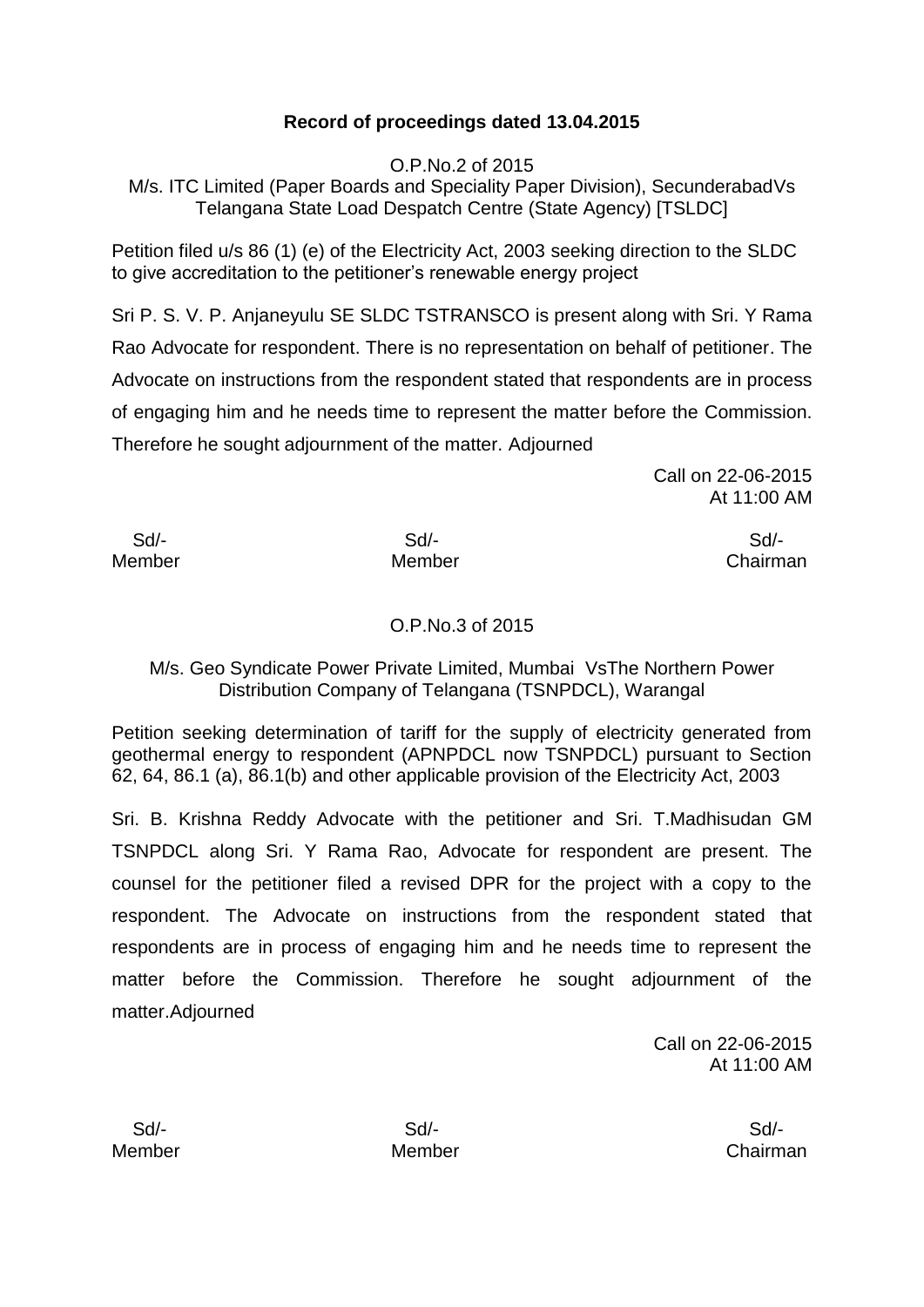## **O.P.No.4 of 2015**

M/s Gayathri Sugars Ltd. Vs Govt.ofTelangana, TSNPDCL

Petition seeking determination of tariff for the project as the tariff mentioned in the power purchase agreement (PPA) is unviable.

Sri S.Rambabu, Counsel for petitioner and Sri. T.Madhisudan GM TSNPDCL along Sri. Y Rama Rao, Advocate for respondent are present. The counsel for the petitioner made submissions and also filed additional documents apart from the memo filed on 10.04.2015. The Advocate on instructions from the respondent stated that respondents are in process of engaging him and he needs time to represent the matter before the Commission. Therefore he sought adjournment of the matter. Adjourned

However, the Advocate for respondent is directed to make it clear as regards payment of variable cost to the petitioner by the next date of hearing.

> Call on 29-04-2015 At 11:00 AM

Sd/- Sd/- Sd/-

Member Member Chairman

# **O.P.No. 13 of 2015**

M/s Global Energy Pvt. Ltd. Vs Nil

Petition seeking intra State Trading License for the State of Telangana.

Sri.P. Vikram Advocate and counsel seeking to appear for the petitioner and Sri. B Tagore counsel for the implead petitioner are present. Sri.Vikram while filing the vakalath for the petitioner has sought adjournment of the matter. On the other hand the counsel for implead petitioner has insisted for taking up implead petition. In view of the request of the counsel for the petitioner, the matter is adjourned along with implead petition.

Office is directed to issue notices to both the DISCOMS of the state of Telangana for their response to the petition.

Call on 22-06-2015 At 11:00 AM Sd/- Sd/- Sd/- Member Member Chairman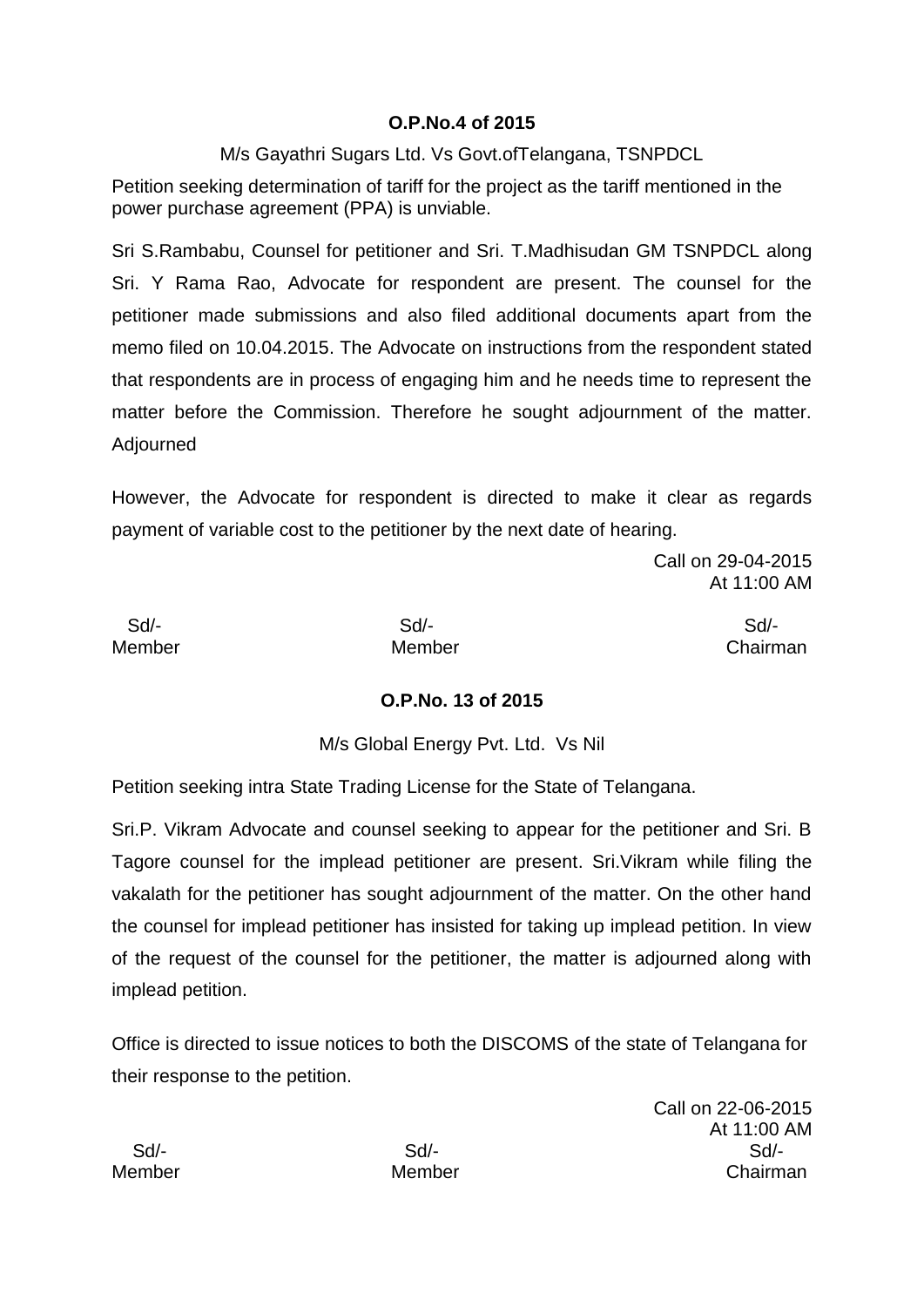# **R.P.(SR).No.1 of 2015**

# TSTRANSCO Vs Nil

Petition seeking review of the order dated 09.05.2014 determining the transmission tariff for the  $3<sup>rd</sup>$  control period of 2014-2019

Sri. Y Rama Rao, Advocate seeking to appear for the petitioner is present. He has stated that he is instructed to appear for the DISCOMs only today morning and would like take instructions to appear in this matter on filing vakalath and arguing the matter. Therefore, sought adjournment of the same, adjourned.

> Call on 22-06-2015 At 11:00 AM

Sd/- Sd/- Sd/-

Member Member Chairman

# **O.P.No.5 of 2015**

M/s Knowledge Infrastructure Systems Pvt.Ltd. and another Vs TSSPDCL its

# **Officers**

Petition filed u/s 86 (1) (f) of the Electricity Act, 2003 claiming certain amounts due on account of supply of electricity under short term purchase for the months January, February and March 2013.

Sri T.NaveenChowdary, Advocate for Sri ChallaGunaranjan, Counsel for the petitioner and Sri Sri. T. Madhisudan GM TSNPDCL along with Sri. Y. Rama Rao, Advocate for respondent are present.Sri T.Naveen Chowdary, requested that the petition be adjourned to any other date as the counsel for the petitioner is unable to attend hearing due to pre-occupation. The Advocate on instructions from the respondent stated that respondents are in process of engaging him and he needs time to represent the matter before the Commission. Therefore he sought adjournment of the matter. In view of the submissions of the counsel for the parties, adjourned

> Call on 22.06.2015 At 11:00 AM

Sd/- Sd/- Sd/-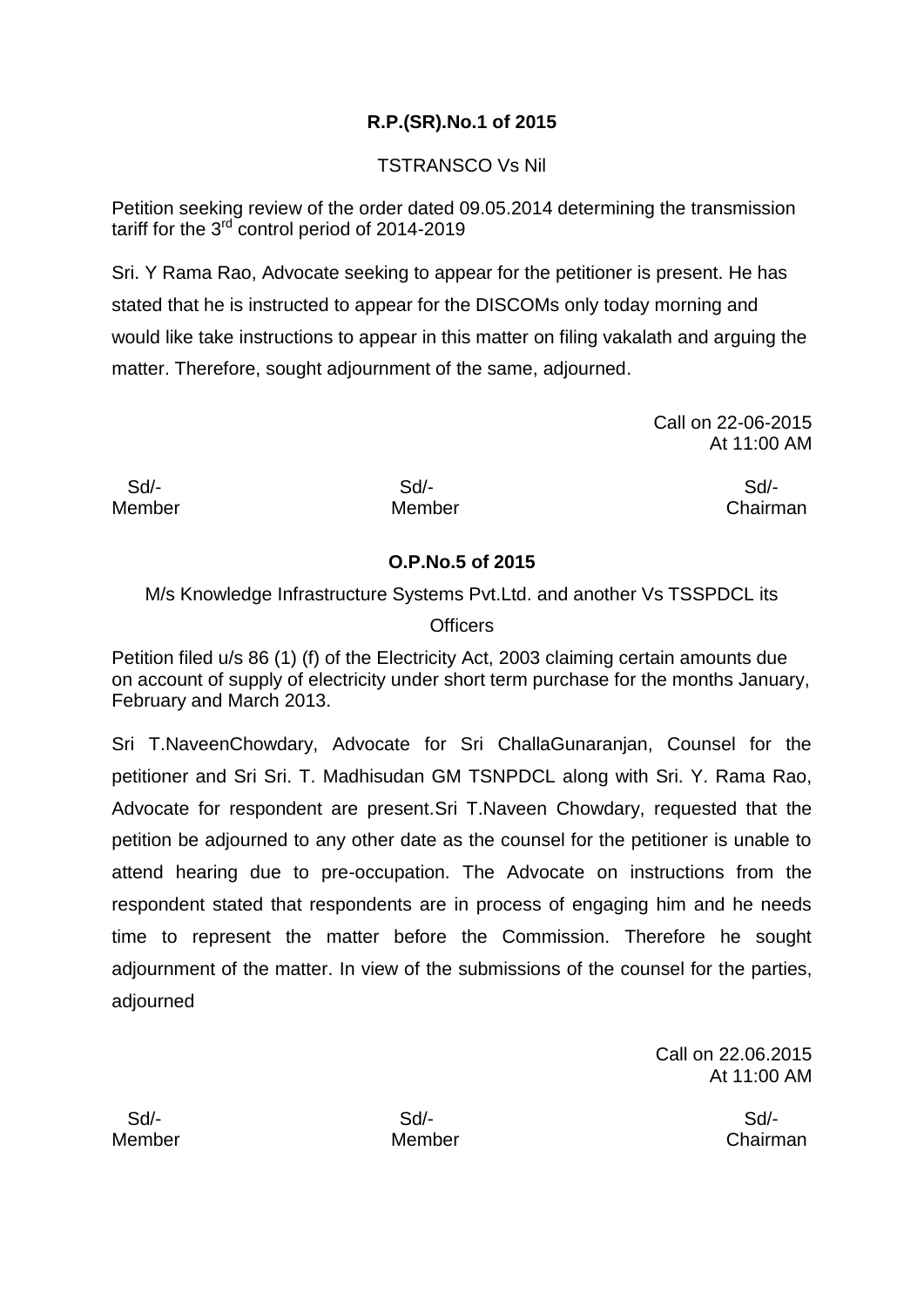#### **O.P.No.6 of 2015**

M/s Rithwik Power Projects Ltd. vs TSNPDCL

Petition filed seeking directions to the licensee for payment of tariff for the additional capacity of 1.5 MW at the rate being paid to existing 6 MW power plant.

Sri T.NaveenChowdary, Advocate for Sri ChallaGunaranjan, Counsel for the petitioner and Sri Sri. T. Madhisudan GM TSNPDCL along with Sri. Y. Rama Rao, Advocate for respondent are present. Sri T. Naveen Chowdary, requested that the petition be adjourned to any other date as the counsel for the petitioner is unable to attend hearing due to pre-occupation. The Advocate on instructions from the respondent stated that respondents are in process of engaging him and he needs time to represent the matter before the Commission. Therefore he sought adjournment of the matter. In view of the submissions of the counsel for the parties, adjourned

> Call on 22-06-2015 At 11:00 AM

 Sd/- Sd/- Sd/- Member Member Chairman

#### **O.P.No.7 of 2015**

M/s Shalivahana (MSW) Green Energy Ltd. vs TSLDC

Petition filed questioning the refusal of grant of accreditation MSW project underRPPO Regulation.

Sri T.NaveenChowdary, Advocate for Sri ChallaGunaranjan, Counsel for the petitioner and Sri Sri. T. Madhisudan GM TSNPDCL along with Sri. Y. Rama Rao, Advocate for respondent are present. Sri T. Naveen Chowdary, requested that the petition be adjourned to any other date as the counsel for the petitioner is unable to attend hearing due to pre-occupation. The Advocate on instructions from the respondent stated that respondents are in process of engaging him and he needs time to represent the matter before the Commission. Therefore he sought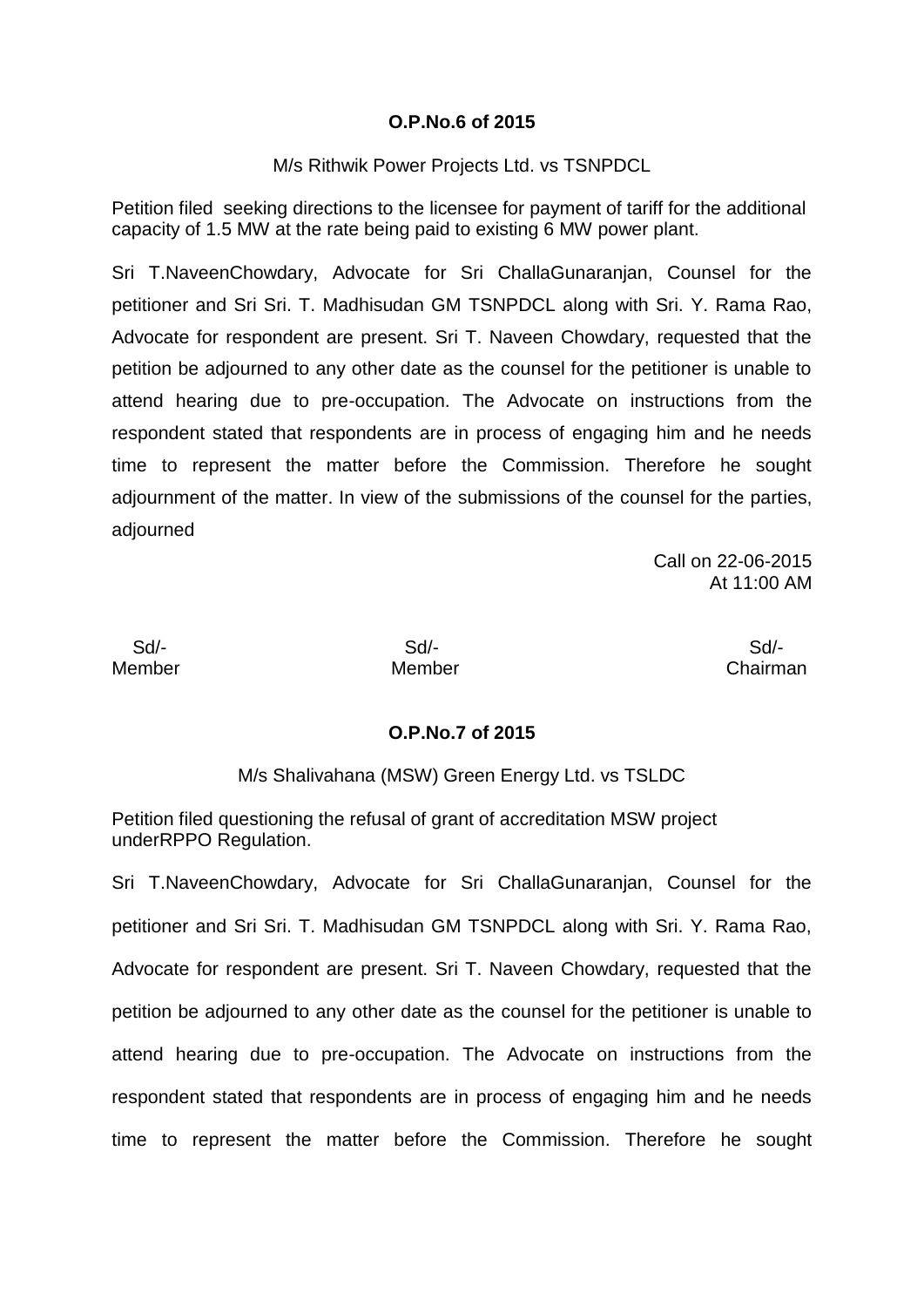adjournment of the matter. In view of the submissions of the counsel for the parties, adjourned

> Call on 22-06-2015 At 11:00 AM

S d/- Sd/- Sd/-

Member Member Chairman

#### **O.P.No. 1 of 2015**

Garrison Engineer, HakimpetVs TSSPDCL

Petition seeking deemed distribution license

Sri.R. N. Yadav GE (AF) and Sri. S. K. Tiwari CWE (AF) for the petitioner and Sri. Y. Rama Rao, Advocate for respondent are present. The representative of the petitioner has stated that they would file a rejoinder to the comments of the DISCOM and therefore sought time. The Advocate on instructions from the respondent stated that respondents are in process of engaging him and he needs time to represent the matter before the Commission. Therefore he also sought adjournment of the matter. In view of the submissions of the parties, adjourned.

Office is directed to issue specific notice to the DISCOM for appearance and make submissions in the matter.

> Call on 22-06-2015 At 11:00 AM

Sd/- Sd/- Sd/-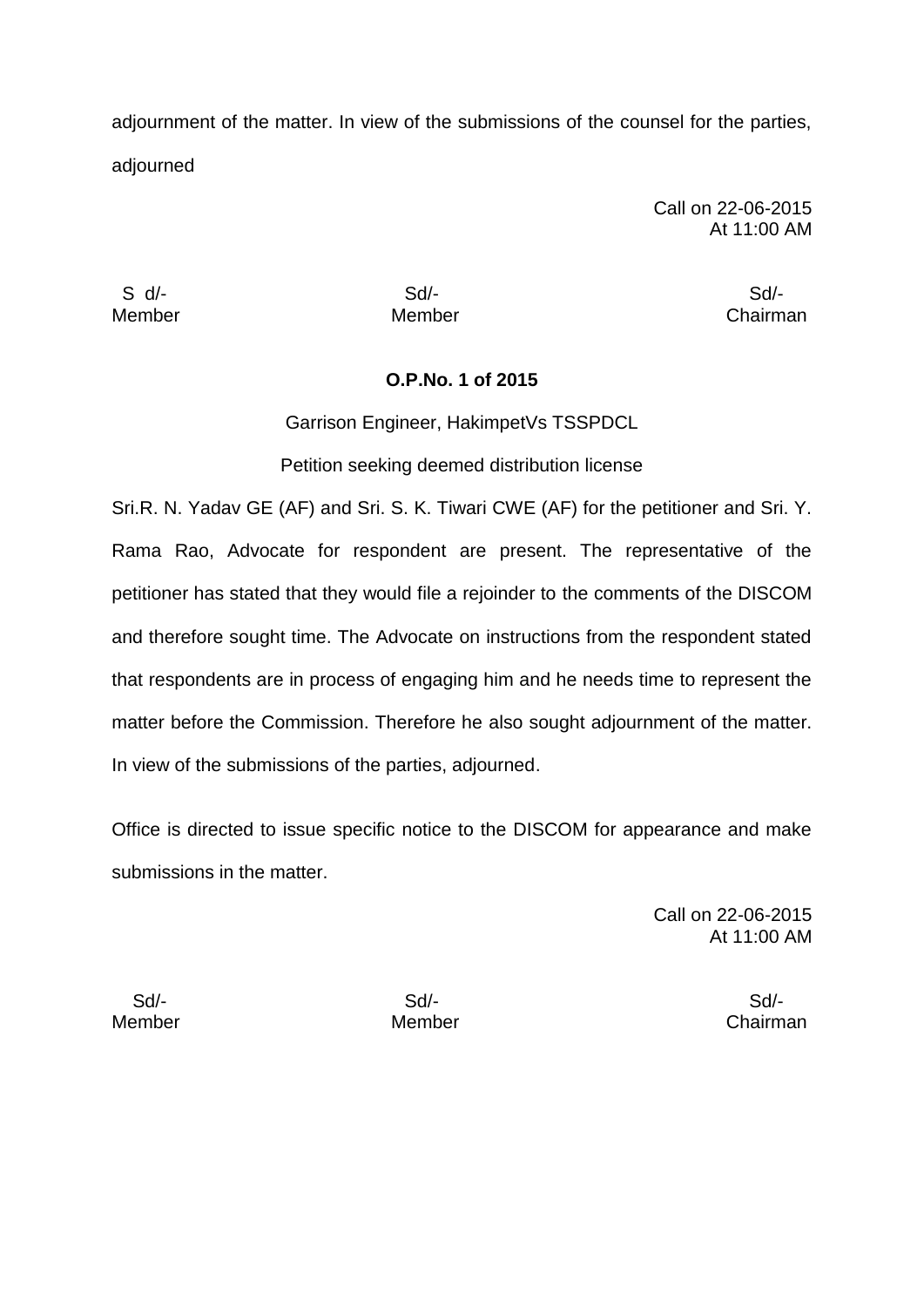## **O.P.No. 8 of 2015**

Garrison Engineer, Dundigal Vs TSSPDCL

Petition seeking deemed distribution license

Sri. S. K. Tiwari CWE (AF) for the petitioner and Sri. Y. Rama Rao, Advocate for respondent are present. The representative of the petitioner has stated that they would file a rejoinder to the comments of the DISCOM and therefore sought time. The Advocate on instructions from the respondent stated that respondents are in process of engaging him and he needs time to represent the matter before the Commission. Therefore he also sought adjournment of the matter. In view of the submissions of the parties, adjourned.

Office is directed to issue specific notice to the DISCOM for appearance and make submissions in the matter.

> Call on 22-06-2015 At 11:00 AM

Sd/- Sd/- Sd/-

Member Member Chairman

# **O.P.No. 9 of 2015**

Garrison Engineer, Golconda Vs TSSPDCL Petition seeking deemed distribution license

Sri.Maj S. G. Takaras andSri. Y. Rama Rao, Advocate for respondent are present. The representative of the petitioner has stated that they would file a rejoinder to the comments of the DISCOM and therefore sought time. The Advocate on instructions from the respondent stated that respondents are in process of engaging him and he needs time to represent the matter before the Commission. Therefore he also sought adjournment of the matter. In view of the submissions of the parties, adjourned.

Office is directed to issue specific notice to the DISCOM for appearance and make submissions in the matter.

> Call on 22-06-2015 At 11:00 AM

Member Member Chairman

Sd/- Sd/- Sd/-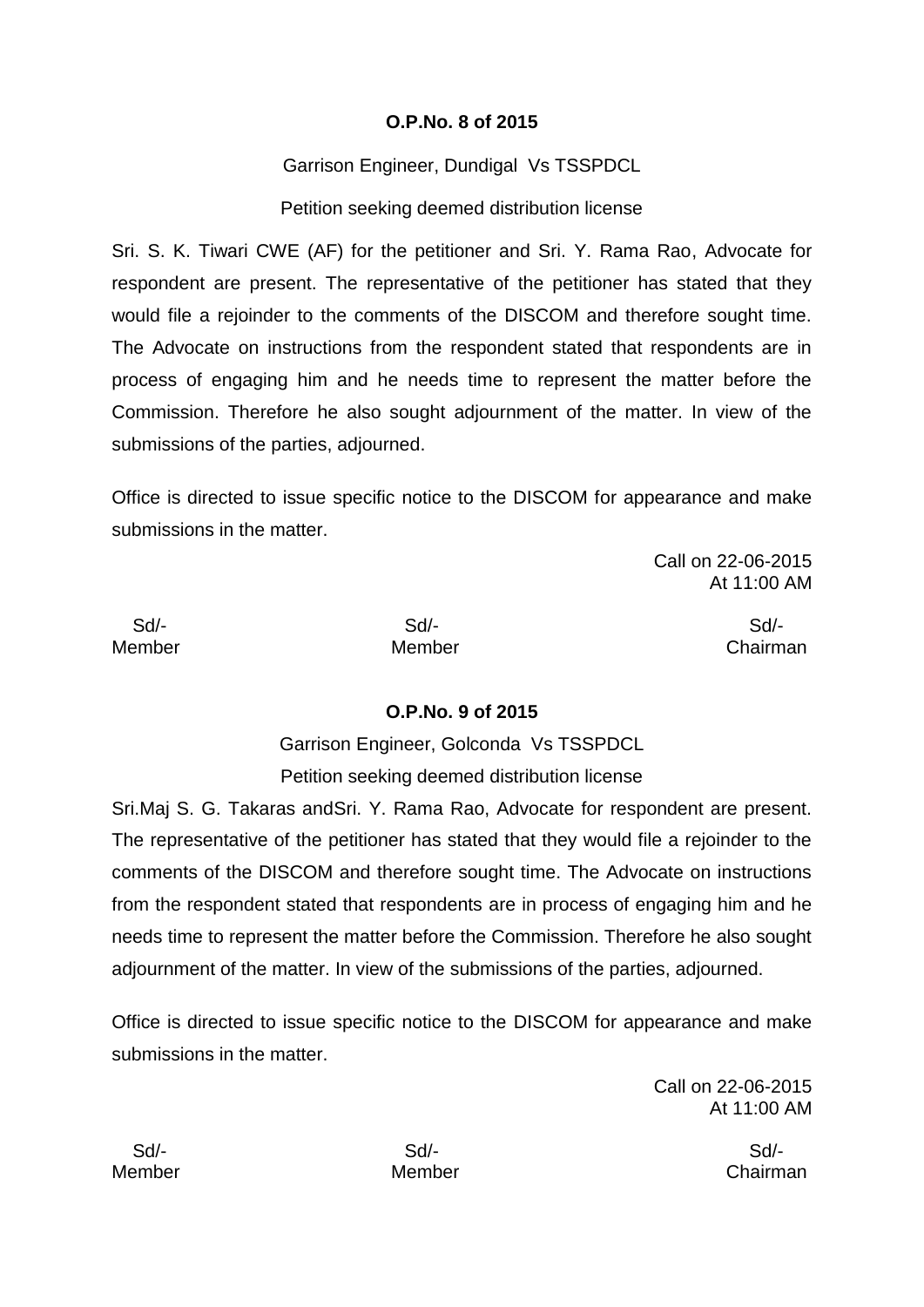## **O.P.No.10 of 2015**

M/s Sundew Properties Ltd. vs TSSPDCL

Petition seeking deemed distribution license.

Sri P.Sriraghu Ram senior counsel along with officers of the petitioner and Sri. Y. Rama Rao, Advocate for respondent are present. The senior counsel stated that the matte originally heard in October 2014.The Advocate on instructions from the respondent stated that respondents are in process of engaging him and he needs time to represent the matter before the Commission. Therefore he also sought adjournment of the matter. In view of the submissions of the parties, adjourned.

> Call on 30.04.2015 At 11:00 AM

Sd/- Sd/- Sd/-

Member Member **Member** Chairman

# **O.P.No. 11 of 2015**

## M/s SLT Power &Infrstructure Projects Pvt.Ltd. Vs Govt.ofTelangana, TSTRANSCO, TSSPDCL & NREDCAP

Petition seeking directions to apply the tariff determined on 22.06.2013 in respect of the industrial waste project of 3.5 MW of the petitioner in terms of order of Hon'ble ATE dated 20.12.2012.

Sri Pratap, Advocate and Sri Vijayabhaskar Reddy, petitioner's representativealong with Sri. Y. Rama Rao, Advocate for respondent are present.The counsel for the petitioner sought to bring to the notice of the Commission that the unit is under seizure as a non performing asset, it would be soldany time and therefore there is urgency of the matter being heard. The Advocate on instructions from the respondent stated that respondents are in process of engaging him and he needs time to represent the matter before the Commission. Therefore he also sought adjournment of the matter. In view of the submissions of the parties, adjourned.

> Call on 30.04.2015 At 11:00 AM

Sd/- Sd/- Sd/-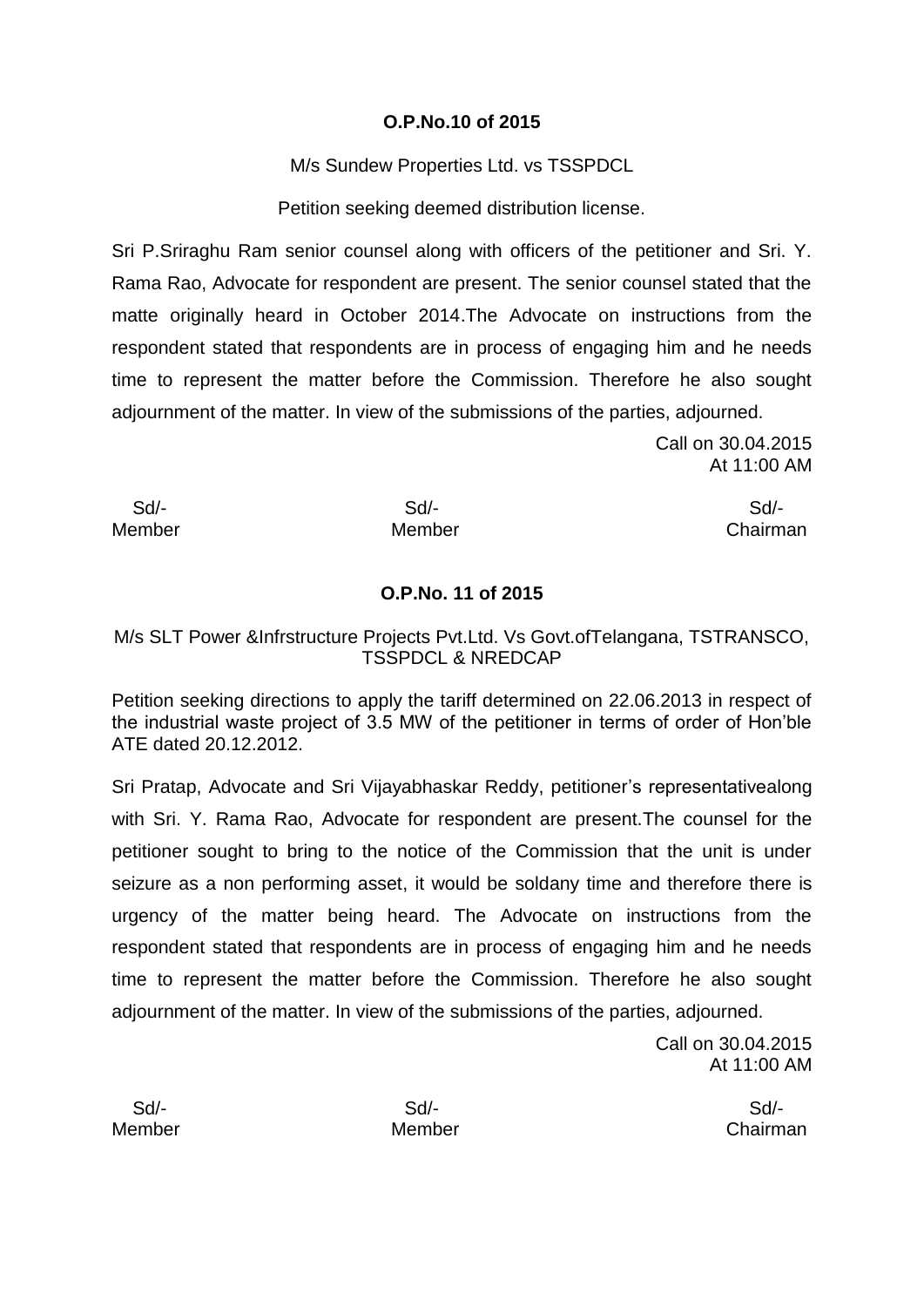## O.P.No. 39 of 2015

## M/s Reliance Infrastructure Ltd. vs Discoms& APPCC

Petition u/s 86 (1) (f) of the Electricity Act, 2003 seeking to restrain the DISCOMS from deducting from the monthly bills amounts towards deemed generation.

Sri. J. J. Bhat Senior Advocate along with Sri. P Vikram Advocate on record along with Sri. Y. Rama Rao, Advocate for respondent are present. The senior Advocate stated that the arguments were submitted by him on the aspect of jurisdiction and merits the case. The counsel who was earlier on record stated that he would argue the matter on the next occasion. Now the said counsel is not present.

On the other hand the Advocate appearing for respondents has stated that the counsel appearing in the matter is out of station and the DISCOMs have to make up their mind either to continue the earlier counsel or to engage him. By the next date of hearing there would be clarity and he would definitely argue the matter without fail. Thus he sought adjournment of the matter.

In view of the position explained the matter is adjourned

Call on 30.04.2015 At 11:00 AM

Sd/- Sd/- Sd/-

Member Member Chairman

#### OP No.44 of 2015 & IA No.09 of 2015

APPCC &Discoms vs Reliance Infrastructure Ltd.

Petition filed u/s 86 (1) (f) of the Electricity Act, 2003 in the matter of 'ineligibility of availability declarations with alternate fuel (naphtha / HSD) by the respondent, after the year 2009, and for deletion of alternate fuel clause'

Sri. J. J. Bhat Senior Advocate along with Sri. P Vikram Advocate on record along with Sri. Y. Rama Rao, Advocate for respondent are present. The senior Advocate stated that the arguments were submitted by him on the aspect of jurisdiction and merits the case. The counsel who was earlier on record stated that he would argue the matter on the next occasion. Now the said counsel is not present.